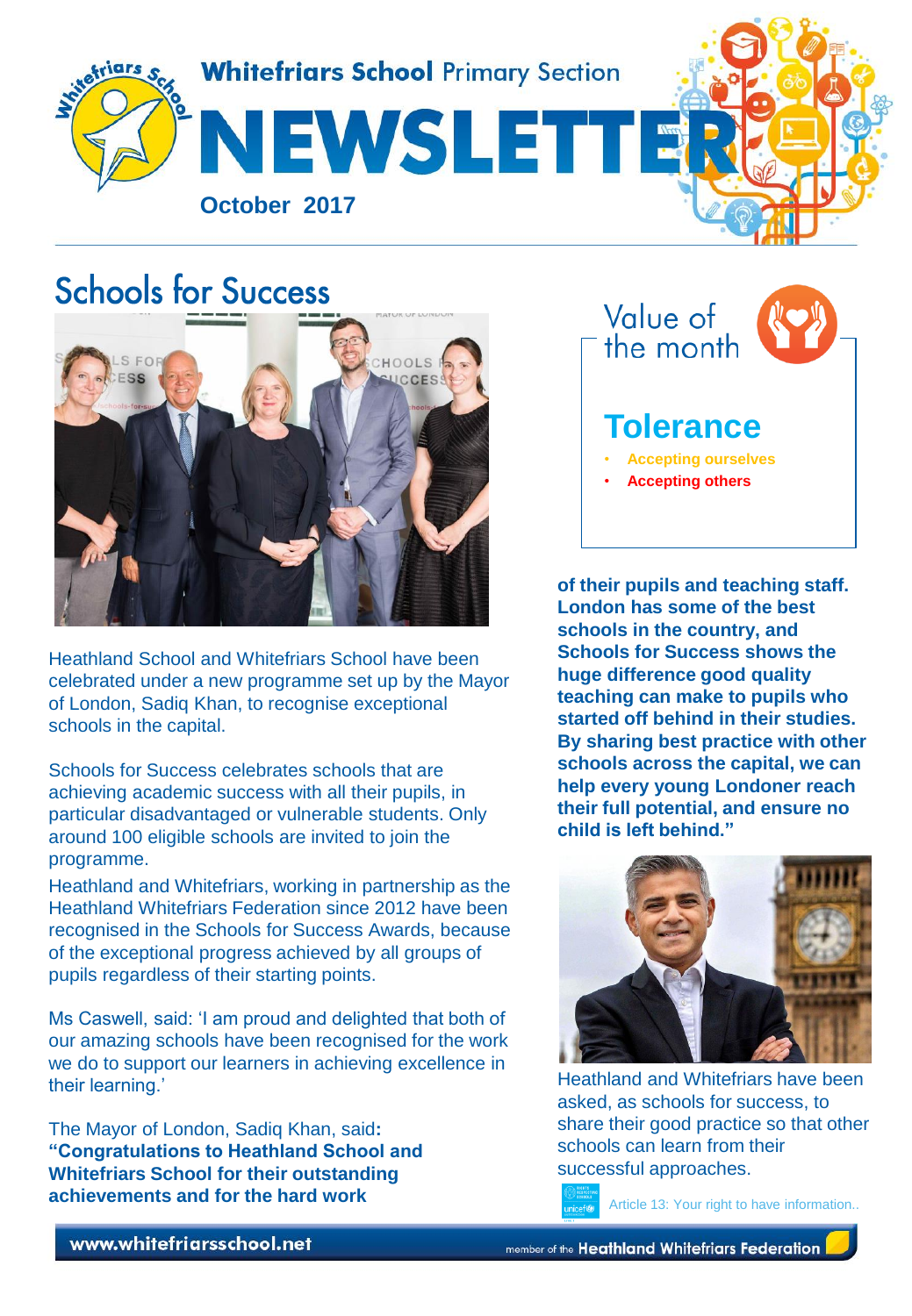

# **Introducing our New School Councillors**















At Whitefriars we have a very active School Council. We collect the views of the pupils in our classes. We share what pupils have said when we have our School Council meetings at least every half term. There are 2 representatives from every class in Key Stage 2 and 3.

As a School Council, we also help to raise lots of money for international, national and local Charities. We are currently researching and voting for which local charity we want to support this year. We talk to our classes about what suggestions people have regarding school or charity fundraising ideas.



Every year we make contact with our local MP or visit the Houses of Parliament. This is a great way to find out how councils and government work.

Being a School Councillor is a very popular role here at Whitefriars, we get to go on local outings and we really enjoy being part of it.

Article 12: Your right to say what you think should happen and be listened to.

#### **Eddie the Penguin Saves the World!**

Year 2 children put on a wonderful performance of Eddie the Penguin this week. Eddie discovers that the world he lives in is changing and that the ice is melting. He decides to take his family to find a new home at the North Pole, where he meets Peggy the polar bear and discovers that human beings are causing the ice to melt. Eddie goes on a mission to save the planet and let the world know how they can change things for the better. Well done Year 2!



### **Woodland Adventure Forest School Wellbeing Course**

Woodland Adventure Arts & Crafts invites you to come along and join us for a morning of fun, where we will relax and enjoy woodland crafts and environmental art tiling from a local artist, Helena.

The course starts Monday morning 30th October every week until 4th December. It is free for adults wishing to come along and learn a new skill, have coffee and cake around a cosy woodland fire. For more details please contact Mrs Gammell or Mrs Pay.

www.whitefriarsschool.net